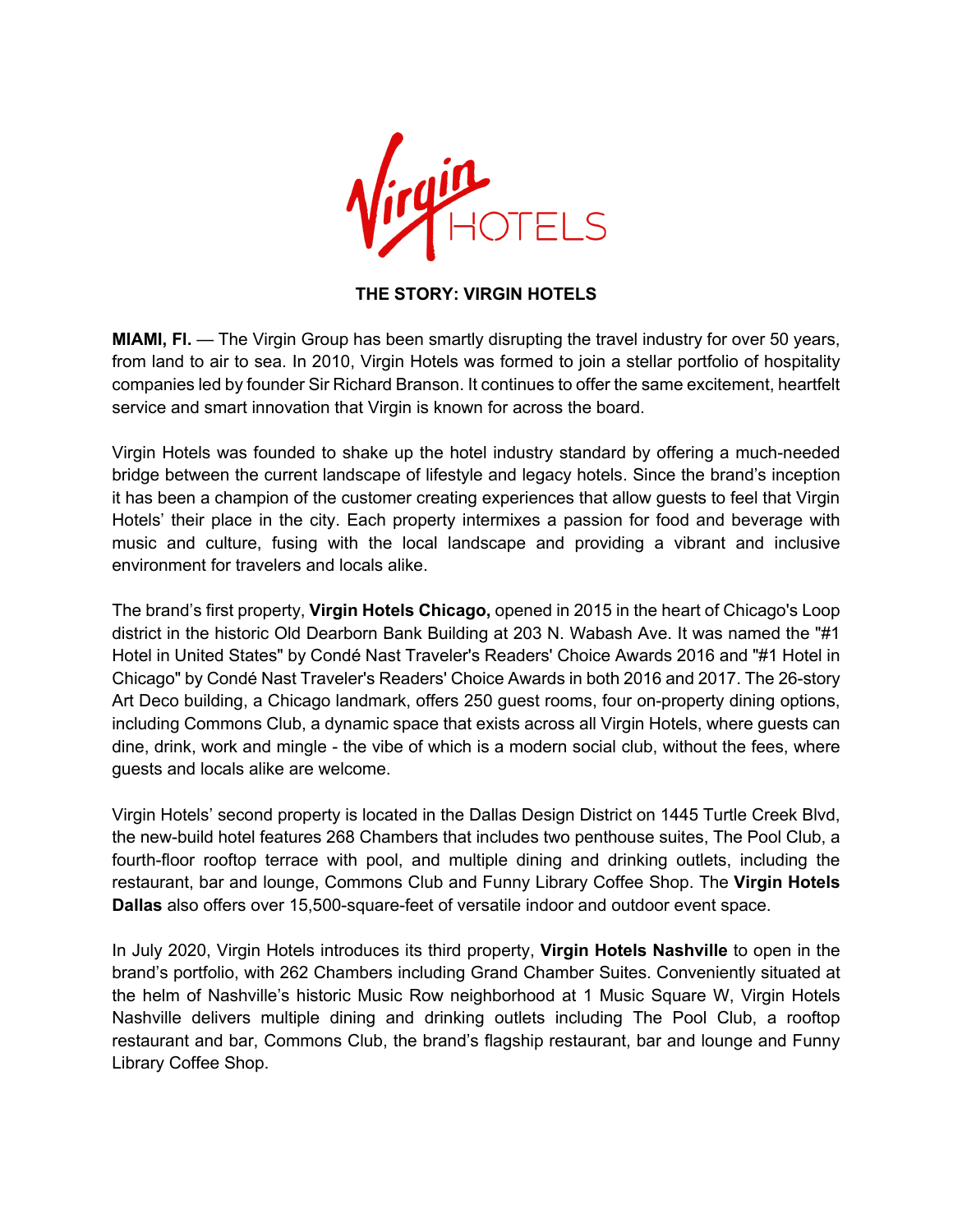In March of 2021, **Virgin Hotels Las Vegas** opened its doors and it's located at 4455 Paradise Road. The property is part of Curio Collection by Hilton. The integrated resort intermixes a food and beverage with music and culture and features three hotel towers totaling over 1,500 Chambers and suites; the 60,000 sq. ft. Mohegan Sun Casino, operated by Mohegan Gaming & Entertainment; a five-acre desert pool oasis including Élia Beach Club and a multi-functional event lawn; live music and entertainment theater with 4,500 capacity; 24 Oxford showroom accommodating 650 guests. In addition, the hotel offers an exclusive portfolio of twelve food and beverage venues.

**Virgin Hotels New Orleans** is the latest property from the lifestyle hospitality brand. Located in New Orleans' lively Warehouse District at 550 Baronne Street, the hotel features 238 Chambers (guestrooms) and two penthouse suites. An array of dining and drinking outlets offers something for everyone and includes Commons Club, a 13th-floor rooftop venues – The Pool Club and sophisticated cocktail bar, Dreamboat, and Funny Library Coffee Shop.

Across the brand, Virgin Hotels properties feature the signature two-room "**Chamber**" layout, complete with small touches that make traveling for business or leisure an easier experience. All guest Chambers are divided into two spaces by wooden sliding doors, complete with a peephole. The **Dressing Room** includes a full vanity, illuminated desk and mirror, an extra-large shower with a bench, and a closet for two. Past the privacy door, guests enter the **Lounge**, complete with a red SMEG® mini-fridge, High Definition TV, and the brand's patent, ergonomically designed Lounge Bed - the ideal space to work, sleep, and play.

The brand ushers a new standard of hospitality with key differentiators: **The Know** is a personalized guest preferences and loyalty program in which guests can not only personalize their stay, but also receive perks. When becoming a member, guests will immediately receive members discount on published rates when they sign in and book their reservation on the website, room upgrades, exclusive dining and special event offers in the Commons Club and a nightly complimentary happy hour aptly dubbed the *Spirit Hour*. **Lucy** is the brand's mobile app that allows members of The Know to integrate their device into the hotel experience. Lucy gives users a seamless and customized stay by transforming their digital ecosystem into a personal hotel assistant by fulfilling requests for services and amenities, functioning as the room thermostat, ability to control the lights and TV remote functionality. Additionally, guests can also access their playlist through Apple Music, exercise in the hotel fitness center with custom routines powered by Fitbod, and purchase hotel gift cards. Moreover, mobile key functionality and chamber selection are available—avoid touching and keeping track of a plastic room key, as Lucy can now handle everything from checking in to unlocking the room directly with mobile key capabilities.

The brand has broken ground on various locations: Virgin Hotels New York City, which is scheduled to open in late 2022, and Edinburgh and Glasgow, UK in the spring of 2022. Forthcoming hotel have also been announced in Miami.

To learn more about Virgin Hotels, visit www.virginhotels.com. To learn more about future developments, please visit https://development.virginhotels.com/.